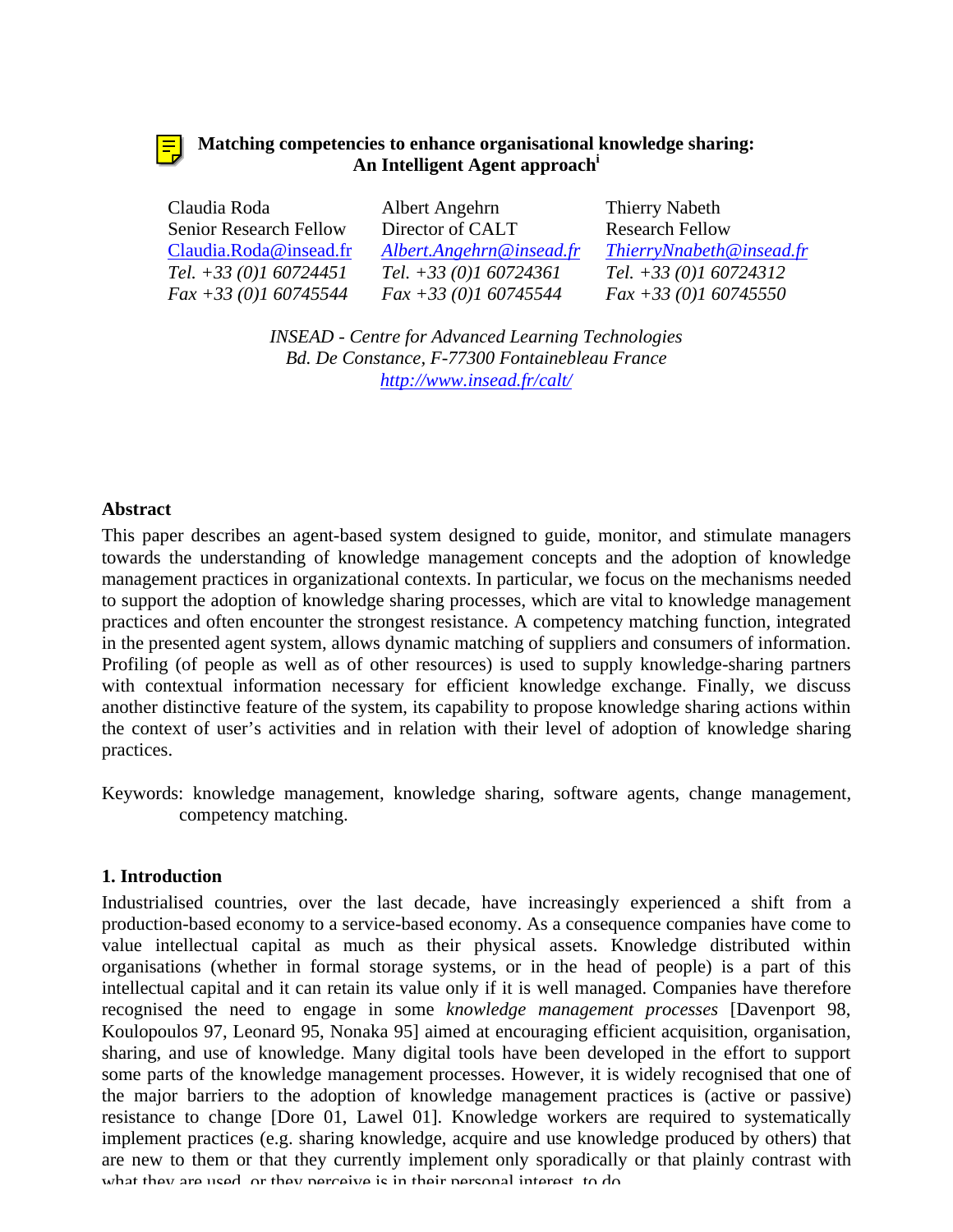In section 2, we first describe an agent based system (K-InCA – Knowledge Intelligent Conversational Agents) which addresses the problem of resistance to change by providing to each individual (human) user a non-human entity (software agent) capable of guiding the transition from their current practices, to the knowledge management practices specified by their organisation. In particular, we focus on the mechanisms needed to support the adoption of knowledge sharing processes, which are vital to knowledge management practices and often encounter the strongest resistance. In sections 3 and 4 we discuss a competency matching function we are integrating in the K-InCA system to support and enhance the adoption of knowledge sharing practices in organizations.

### **2. Overview of the K-InCA system**

The K-InCA system behaves as a personal Knowledge Management coach guiding, stimulating and monitoring the user towards the understanding of knowledge management concepts and the adoption of knowledge management practices. K-InCA agents can be seen as experts on organisational behaviour and change management assisting users in the transition from their current working habits to new habits that integrate some new behaviour (e.g. good knowledge management practices, entrepreneurial attitude, etc.). In our first implementation, the user initiates a K-InCA *coaching sessions* after a *practice period*. During the practice period the user performs his normal activity. During the coaching session the user reports his activities and interacts with the K-InCA agent who supplies advice and stimulus towards the adoption of a set of given knowledge management behaviours. As the system develops, K-InCA agents will be able to directly observe some of the user's actions (e.g. sending emails, browsing, etc.) and they will integrate direct observation with user's statements of activity supplied in the coaching session.



Figure 2 – An overview of the K-InCA system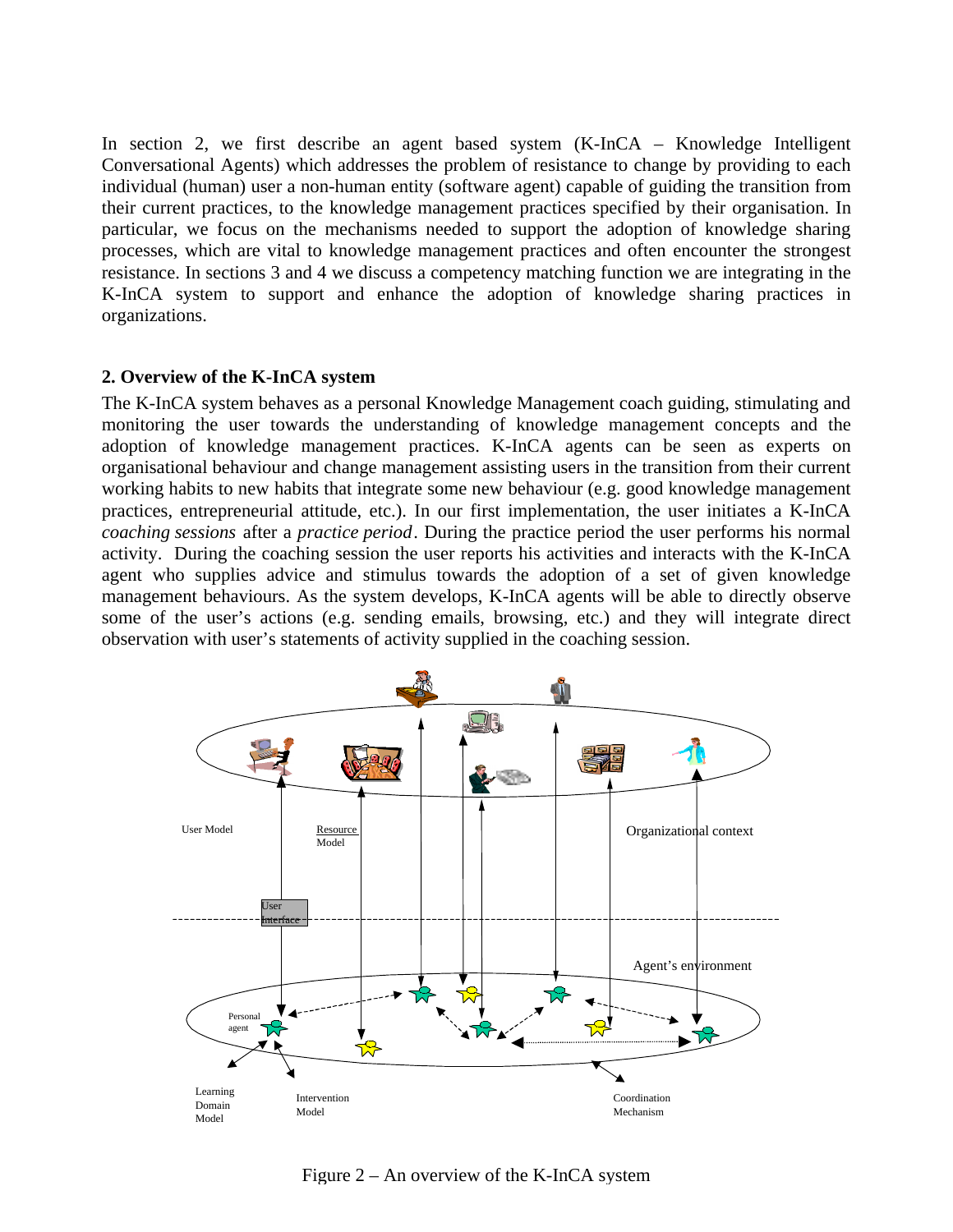The overall architecture of the K-InCA system is shown in Figure 1. The agent *coordination mechanism* (allowing agents to communicate and coordinate) and the *user interfaceii* are not discussed in this paper. The domain of expertise of the system is represented in the *learning domain* model. The current domain of expertise of K-InCA is knowledge management, however other learning domains can be "plugged-in" the K-InCA system. The *user model* and *resource* model are discussed in section 3. In this section we discuss the current *intervention model* which is based on a specific model of the change process.

The system models the change process as defined by Rogers [Rogers 95]. Rogers introduces the *innovation-decision process* as "the process through which an individual […] passes (1) from first knowledge of an innovation, (2) to forming an attitude towards the innovation, (3) to a decision to adopt or reject, (4) to implementation of the new idea, and (5) to confirmation of this decision" [ibid, p.161]. We use the innovation-decision process as a model for organisational learning [Manzoni 98, Angehrn 97]. This model represents the change process as composed of five learner states:

- unaware the user does not know about the innovation
- awareness the user is introduced to the innovation (i.e. some knowledge management practice)
- interest the user actively seeks information about the innovation or demonstrates interests in information about the innovation "pushed" by the system
- trial / appraisal the user actively experiments in applying the innovation
- adoption the user incorporates the innovation in his normal practices

K-InCA agents monitor and guide the user as he goes through these phases for each one of the desired behaviours/practices (those included in the knowledge management process). Figure 2 illustrates the strategies applied by the agent to guide the user towards adoption.



Figure 2 - Strategies guiding the adoption process

Awareness is raised by supplying information about the desired behaviours (introduction strategy). Interest is generated by situating the new knowledge and demonstrating to the learner that it is applicable to his situation (situate strategy). The transition to trial is pursued by proposing practical examples/exercises/problems that the learner can resolve, by changing his behaviour, using the new knowledge (practice strategy). Finally, adoption is solicited by evaluating the trial process and demonstrating the advantages of the new skill, process, behaviour or knowledge (evaluation strategy).

The final goal of the agent is to bring the user to adopt all the desired behaviours. In order to achieve this goal, K-InCA agents react to the current user activity on the basis of the information contained in the domain model and the user model, as well as interacting with other agents (see figure 1 and section 3). Target behaviours, those that the user should adopt, are described in the learning domain model. This model, which can be updated or completely replaced by selected users / tutors, includes a description of all the behaviours (what the behaviour is, why and for whom it is relevant, how to practice it, which are the benefits for the user who adopts the behaviours, etc.),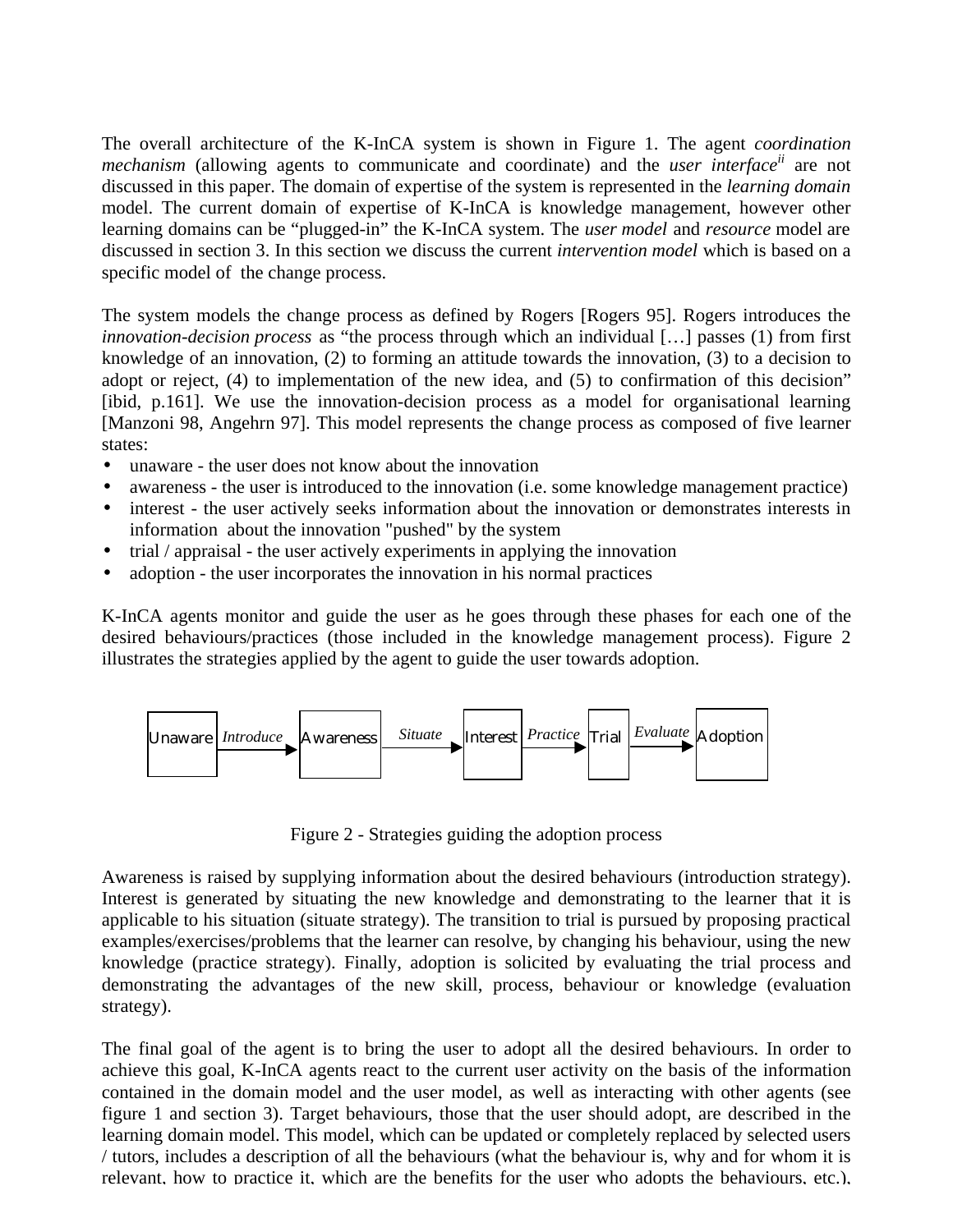behaviour in the organizational context. Behaviour descriptions are used by the agent to supply the user with the information necessary to achieve awareness and interest. Behaviour relationships (such as "respond to colleagues request for information" is a sub-behaviour of "share knowledge") allow the agent's evaluation of the adoption state for one behaviour, given the adoption state for another. The actions associated to behaviours form the basis for the agent's recognition of relevant behaviours with reference to a [sequence of] user's action (i.e. behaviour that have been assumed, or should have been assumed, by the user).

### **3. Enhancing knowledge sharing conversations**

As mentioned above, one of the vital knowledge management practices which encounters the strongest resistance in organisations is knowledge sharing. Obstacles to the adoption of knowledge sharing behaviours generally include: organisational barriers, lack of transparency, culture, habits, lack of incentives, etc. For instance, knowledge may be available (existence of a *supplier*) but access to it may be limited by factors such as the *consumer/demander* unawareness about it, or by the unwillingness of the supplier to make the information available. A recent survey on the implementation of knowledge management practices in banks and insurance companies [Dore 2001] reports that the main barriers to knowledge sharing are the "lack of understanding of the benefits derived from knowledge sharing" and the "technology inadequacies" due to the fact that "knowledge is held in too many formats and repositories". In order to achieve the widespread adoption of efficient, timely and relevant knowledge sharing practices, several conditions need to be met. First of all suppliers and consumers must be dynamically matched so that consumers are aware of possible suppliers and suppliers identify possible consumers. Secondly, the initiators of the knowledge sharing process (whether consumers or suppliers) must be given enough information to enable them to ask for knowledge or to package knowledge in a form that is understandable to the knowledge sharing partner. Thirdly, the involved parties must be motivated enough to engage in the knowledge sharing process. In order to meet this last requirement, K-InCA agents propose knowledge sharing actions which are relevant to the current user activity and, when necessary, supply the motivation information stored in the learning domain model. In order to meet the first two requirements, the system stores and maintains, in the user and resource models, information about knowledge sharing parties.

### **3.1. User and resource models supporting knowledge sharing conversations**

The user model embedded in the K-InCA system includes a description of: (1) The adoption state of the user (e.g. the learner has entered the interest phase for the behaviour *share knowledge*, or he is in the trial stage for behaviour *acquire knowledge from people outside the company*, etc.) (2) The user's type: personality and attitudes towards innovation (users are classified along five categories which, in increasing order of resilience to change, are: innovators, early adopters, early majority, late majority, and laggards [Rogers 95, p.262]). (3) The user's social network (personal network, e.g. friends and acquaintances; and work environment, e.g. boss, colleagues, acquaintances, etc.). (4) The user's preferences: expertise, learning goals, interests, communication modes, and learning modes. (5) A record of previous user's actions. (6) A user profile: a presentation of the user. (7) The knowledge management agenda. This last element is central in the K-InCA system in that it mediates the interaction between the user and the agent and provides a concrete context to it. The knowledge management agenda contains the list of knowledge management actions proposed by the agent to the user during the coaching session.

The information contained in the user model is dynamically updated by the agent. Particularly relevant for the competency matching mechanism is the fact that the agent updates the user's preferences and social network on the basis of the user's actions (and his declarations). For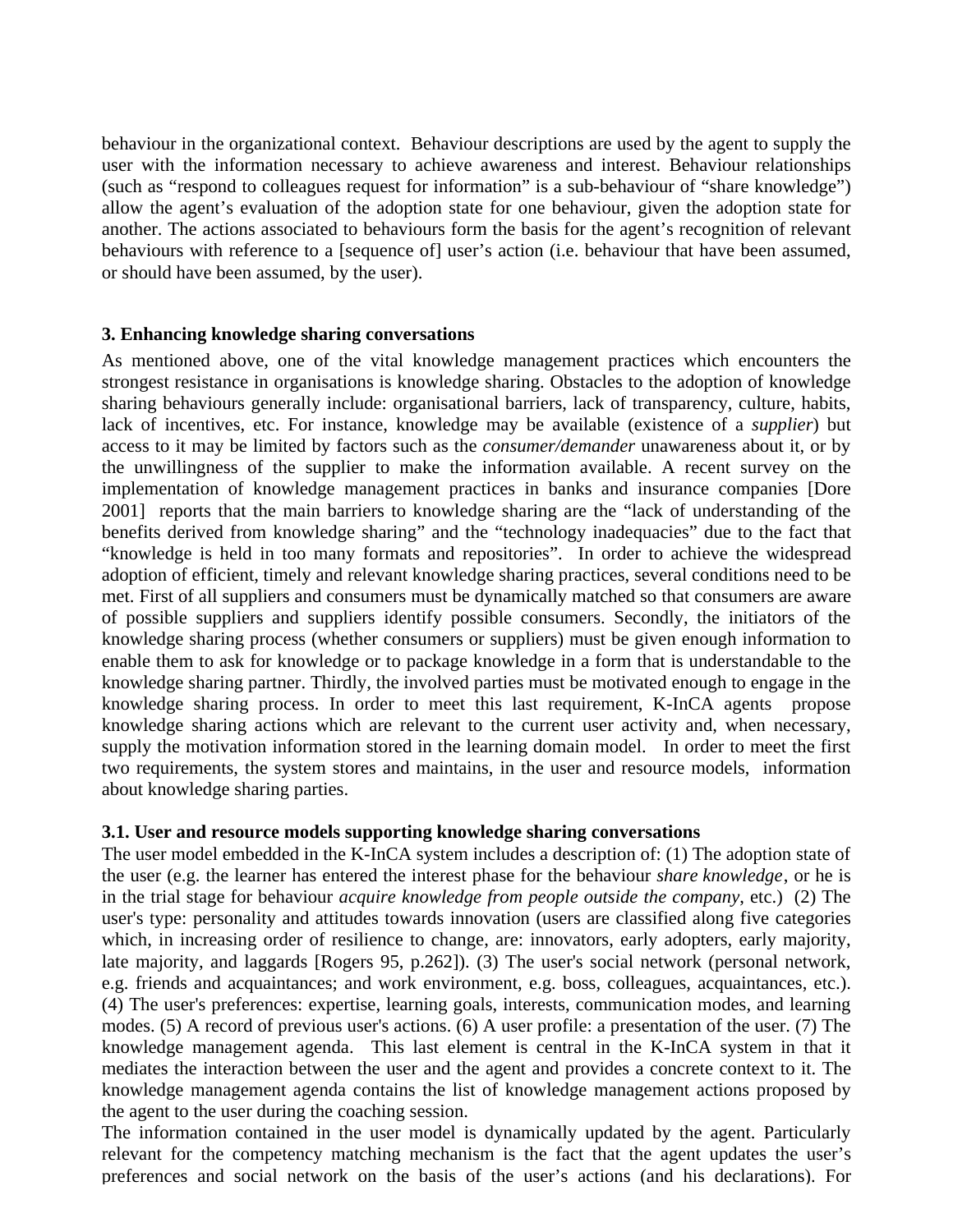the agent adds project Alpha to the user's interests or it raises the level of interest of the user for that project. Similarly, Mr. Smith is added to the user's acquaintances or, the level of acquaintance of the user to Mr. Smith is raised. As a result, user's preferences and social network are assigned weights so that the agent can represent facts such as the user being "very interested" in a given subject and only "marginally interested" in another one; or the user "just knowing" Mr. Smith whilst being "well acquainted" with Mr. Black. All agents use the same weight assignment procedure (which cannot be detailed here for lack of space) so that, for instance, it is possible to compare the expertise level of several users on the same subject.

A set of Resource Manager Agents (RMA) are associated to resources such as information repositories about external people holding relevant competencies, formal/non-human organisational systems, knowledge bases or training systems, etc. Resource Manager Agents maintain a resource model and encapsulate their resources making them visible from within the K-InCA system. The resource model includes, amongst others, the following information: (1) a keywords description of the information that the resource may supply, (2) a keywords description of the information that the resource may be interested in acquiring, and (3) instructions on how the resource can be accessed (4) the resource type (e.g. external people, formal system, knowledge base, etc.)

# **4. Competency matching**

Competency matching is achieved in the K-InCA system through a distributed consultation mechanism amongst the software agents associated with each user (Change Agent) and the Resource Manager Agents (RMA). The competency matching consultation is initiated by one of the Change Agents when it recognises that its user should act as a consumer or supplier of some knowledge. When this happens, the Change Agent issues a distributed query asking respectively for suppliers or consumers of that knowledge. Each one of the agents taking part in the consultation is capable of deciding if the associated resource (whether human or not) could act as supplier or consumer in that knowledge exchange and responds to the request. Queries for competency matching may take two forms: (1) User X is looking for consumer of knowledge Y under constraints Z; or (2) User X is looking for producers of knowledge Y under constraints Z. The knowledge identifier Y may be, in the simplest instance a (set of) keyword(s). The constraints Z allow the querying agent to specify the type of producer / consumer it is looking for. Consider, for example the exchange of figure 2. If the agent recognises the need to situate its suggestion "Have you though about acquiring information outside the company?" it may issue the query "User *userid* is looking for producers of Knowledge about *Project Alpha* under constraint *external people*". Responses to competency matching queries may either indicate availability for production or consumption (depending on the original request) and take different formats when generated by Change Agents or Resource Manager Agents. In particular, Resource Manager Agents respond indicating the resource availability and the access instructions. For instance, by matching the query content against the resource model, a Resource Manager Agent may respond with: "External user *Mr.Black* is a supplier for knowledge about *Project Alpha* , 'Mr. Black is the director of Project Alpha for the University of Agag, he also collaborates in the EU standardization committee. He can be reached at 2233454 or email Black@ac.Agag.gr' ".

Change Agents are capable of supplying a more informative response to competence matching queries. For instance, responses to requests for suppliers include: the level of expertise of the supplier in the subject; the level of acquaintance of the supplier with the consumer, his preferred communication modes, his interests, his user profile, his social network, etc. After receiving the responses to its competency matching query, the change agent will select the consumers or suppliers best suited to engage in the knowledge sharing process and it will collate the responses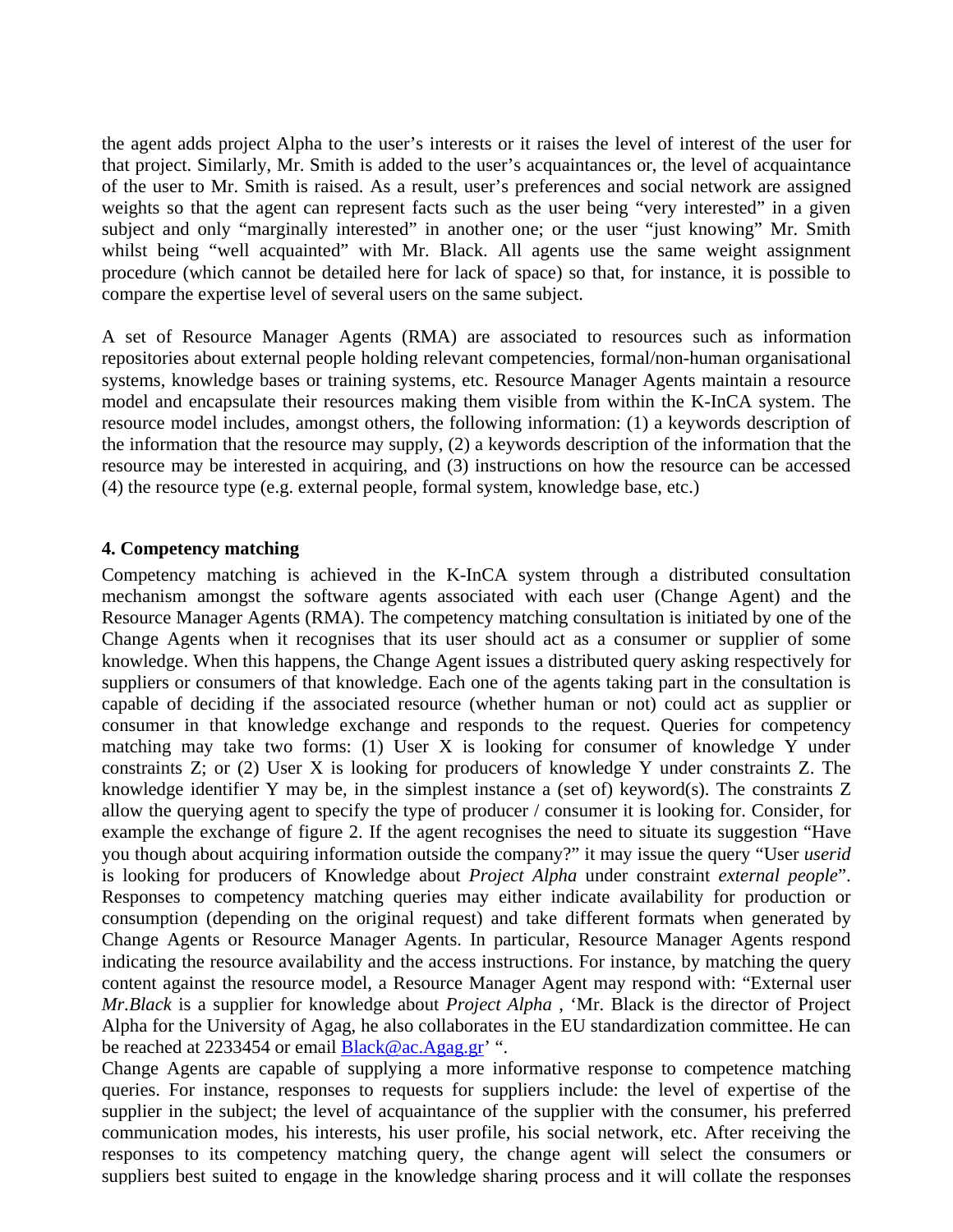interested in the information you have found about product TK3. Paul works in the project Alpha and you seem to know him quite well. Leo shows a very high interest level for this product, he should be contacted by email at Wilter@company.com. You can access the profile of the above users by clicking on their name. You should also store information about product TK3 in the special products database which can be accessed […], rewards are given for certain types of contributions to this database see […]".

The dynamic elicitation of knowledge (e.g. user interests and expertise) built in the K-InCA system requires a maintenance mechanism which is partially automated. When users report their actions<sup>ii</sup>, e.g. "I have talked to Mr. Smith about project Alpha" they may introduce elements unknown to the system. For example, the Change Agent may not know who Mr. Smith is, nor what the project Alpha is. A repository of classified known people and information objects is maintained by periodically collecting keywords and resource identifiers from Resource Managers and system administrators. Unknown objects are collected for classification. The classification system allows to specify facts such as object1 is the same as object2, or object3 is more specific than object4. This mechanism controls the system as it grows and learns about the environment.

#### **5. Conclusions**

This paper has introduced the functionalities and information used by K-InCA agents in order to support knowledge sharing. We believe that such agents, which are currently under development, can be particularly effective thanks to their ability to propose knowledge sharing practices within a context where such practices have been recognised to be relevant for the user as well for the organization. Furthermore K-InCA agents are able to supply users with the practical information necessary to efficiently implement knowledge sharing processes within an organization.

#### **References**

- Angehrn, A., Nabeth, T., Razmerita, L., Roda *C.* (2001) *K-InCA: Using Artificial Agents for Helping People to Learn New Behaviours*, Proceedings of IEEE International Conference on Advanced Learning Technologies - ICALT, August 2001, Madison, USA, to appear.
- Angehrn A., Nabeth T. (1997) *Leveraging Emerging Technologies in Management Education: Research and Experiences*, European Management Journal, Vol.15, No. 3, pp. 275-205, June 1997
- Dore L., (2001) *Winning Through Knowledge: How to Succeed in the Knowledge Economy*, Special Report by the Financial World. The Chartered Institute of Bankers in Association with Xerox. London: March 2001.
- Davenport, T. H. and Laurence P. (1998) *Working Knowledge: How Organizations Manage What They Know*, Harvard Business School Press, 1998
- Koulopoulos, T. M., Spinello, R. A. and Wayne T. (1997) *Corporate Instinct: Building a Knowing Enterprise for the 21st Century*, Van Nostrand Reinhold, 1997
- Leonard-Barton, D. (1995) *Wellsprings of Knowledge: Building and Sustaining the Sources of Innovation*, Harvard Business School Press, 1995
- Lawton G., (2001) *Industry Trends: Knowledge Management: Ready for Prime Time ?,* Computer, Vol. 34, No. 2, February 2001.
- Manzoni, J.F., Angehrn, A., (1998) *Understanding organizational dynamics of IT-enabled change: a multimedia simulation approach Journal of management information systems*, vol. 14, no. 3, (winter 97-98) pp. 109-140
- Nonaka, I. and Hirotaka T. (1995) *The Knowledge-Creating Company*, Oxford University Press,